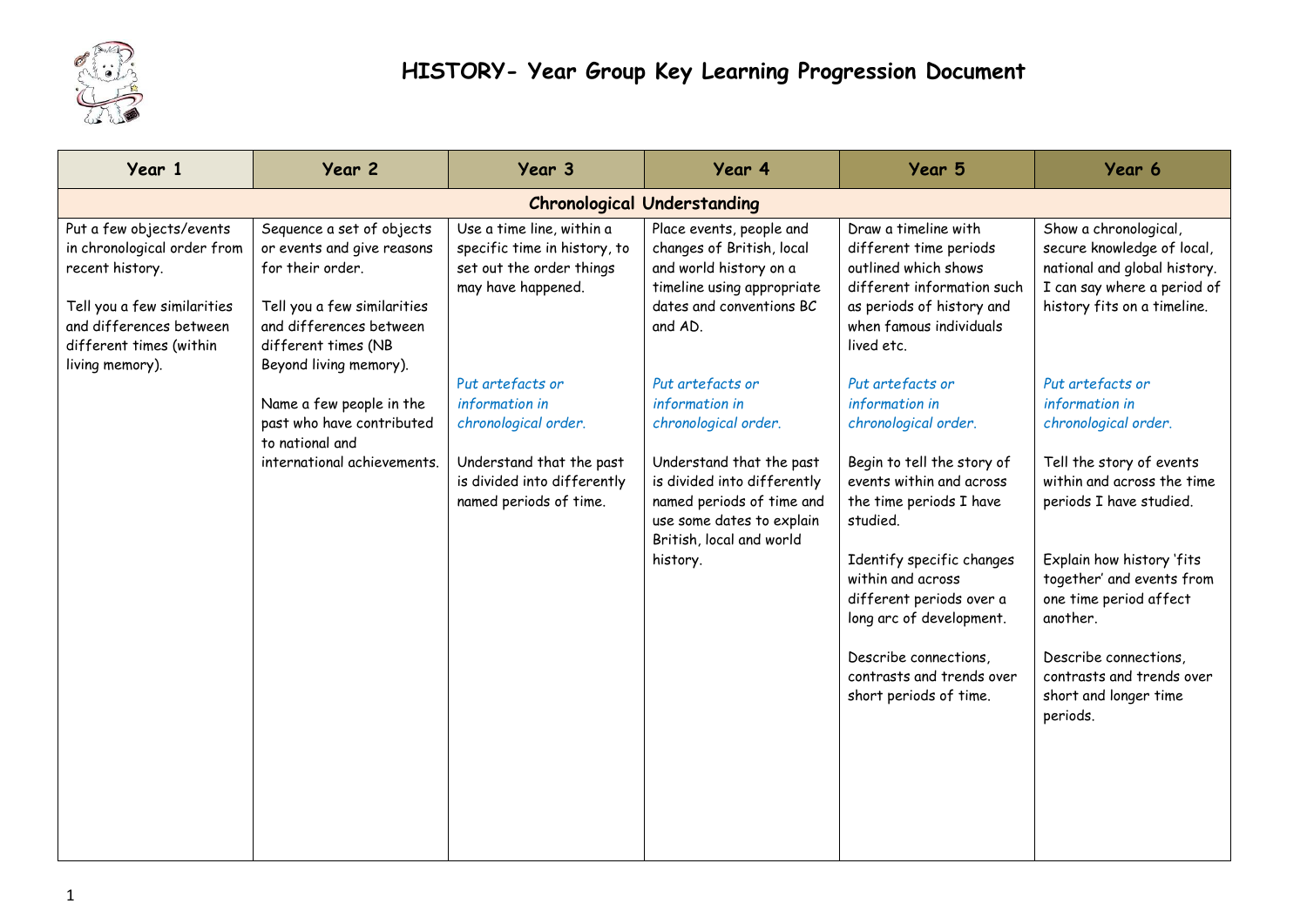| Year 1                                                                                                                                              | Year 2                                                                                                                                                           | Year 3                                                                                                                                                                                                                                          | Year 4                                                                                                                                                                                                                             | Year 5                                                                                                                                                                                                                                                                            | Year 6                                                                                                                                                                                                                                                        |  |  |
|-----------------------------------------------------------------------------------------------------------------------------------------------------|------------------------------------------------------------------------------------------------------------------------------------------------------------------|-------------------------------------------------------------------------------------------------------------------------------------------------------------------------------------------------------------------------------------------------|------------------------------------------------------------------------------------------------------------------------------------------------------------------------------------------------------------------------------------|-----------------------------------------------------------------------------------------------------------------------------------------------------------------------------------------------------------------------------------------------------------------------------------|---------------------------------------------------------------------------------------------------------------------------------------------------------------------------------------------------------------------------------------------------------------|--|--|
| <b>Historical Concepts</b>                                                                                                                          |                                                                                                                                                                  |                                                                                                                                                                                                                                                 |                                                                                                                                                                                                                                    |                                                                                                                                                                                                                                                                                   |                                                                                                                                                                                                                                                               |  |  |
| Identify similarities and<br>differences between<br>different times within<br>living memory                                                         | Identify similarities and<br>differences between<br>different times beyond<br>living memory.                                                                     | Beginning to give reasons<br>for the main events and<br>changes of a time studied.                                                                                                                                                              | Give reasons for the main<br>events and changes of a<br>time studied.                                                                                                                                                              | Beginning to understand<br>change and continuity.                                                                                                                                                                                                                                 | Understand change and<br>continuity.                                                                                                                                                                                                                          |  |  |
| Tell you how things change<br>over time.<br>Beginning to explain                                                                                    | Tell you about some of the<br>people or events from my<br>work.<br>Give more than one cause                                                                      | Beginning to give reasons<br>for the results of the main<br>events and changes of the<br>time studied.                                                                                                                                          | Give reasons for the<br>results of the main events<br>and changes of the time<br>studied.                                                                                                                                          | Beginning to devise<br>questions about change,<br>cause, similarity,<br>difference and significance<br>of people or events in a<br>wider context.                                                                                                                                 | Devise questions about<br>change, cause, similarity,<br>difference and significance<br>of people or events in a<br>wider context.                                                                                                                             |  |  |
| changes, why things happen<br>and why people in the past<br>acted as they did.<br>Say how I feel about<br>things that have happened<br>in the past. | of an event and give a<br>reason why people in the<br>past acted as they did.<br>Able to reflect on the<br>significance of what I have<br>learnt about the past. | Beginning to make<br>connections and contrasts<br>e.g. change, cause,<br>similarity, difference, and<br>significance.<br>Tell you a range of<br>similarities/differences<br>between different times in<br>the past in periods covered<br>so far | Make connections and<br>contrasts e.g. change,<br>cause, similarity,<br>difference, and<br>significance.<br>Discuss a range of<br>similarities/differences<br>between different times in<br>the past in periods covered<br>so far. | Beginning to understand<br>the complexity of people's<br>lives in the past and how<br>some societies are very<br>different due to changes<br>or challenges at the time.<br>Speak about and start<br>discuss trends over time<br>See the relationship<br>between different periods | Understand the complexity<br>of people's lives in the past<br>and how some societies are<br>very different due to<br>changes or challenges at<br>the time.<br>Discuss trends over time<br>with my peers.<br>See the relationship<br>between different periods |  |  |
|                                                                                                                                                     |                                                                                                                                                                  |                                                                                                                                                                                                                                                 |                                                                                                                                                                                                                                    | of time.                                                                                                                                                                                                                                                                          | of time and the legacy or<br>impact of historical events                                                                                                                                                                                                      |  |  |
| for me and my identity.<br><b>Historical Interpretation</b>                                                                                         |                                                                                                                                                                  |                                                                                                                                                                                                                                                 |                                                                                                                                                                                                                                    |                                                                                                                                                                                                                                                                                   |                                                                                                                                                                                                                                                               |  |  |
| Developed an awareness of                                                                                                                           | Developed an awareness of                                                                                                                                        | Beginning to be able to                                                                                                                                                                                                                         | Describe how the past can                                                                                                                                                                                                          | Beginning to be aware of                                                                                                                                                                                                                                                          | Aware of different views                                                                                                                                                                                                                                      |  |  |
| the past and can comment<br>on what I have found out.                                                                                               | the past and can comment<br>on what or how I found<br>things out.                                                                                                | describe how the past can<br>be represented or<br>interpreted in a few                                                                                                                                                                          | be represented or<br>interpreted in a few<br>different ways.                                                                                                                                                                       | different views of people<br>and events studied and can<br>give some reasons why                                                                                                                                                                                                  | about people and events<br>studied and can give some<br>reasons why different                                                                                                                                                                                 |  |  |
| Starting to learn about                                                                                                                             |                                                                                                                                                                  | different ways.                                                                                                                                                                                                                                 |                                                                                                                                                                                                                                    | different versions of the                                                                                                                                                                                                                                                         | versions of the past exist.                                                                                                                                                                                                                                   |  |  |
| ways in which we find out<br>about the past.                                                                                                        | Understand some of the<br>ways in which we find out<br>about the past.                                                                                           | Use different sources of<br>evidence and begin to                                                                                                                                                                                               | Distinguish between<br>different sources of<br>evidence and evaluate their                                                                                                                                                         | past exist<br>Carefully select from a                                                                                                                                                                                                                                             | Evaluate and carefully<br>select from a range of                                                                                                                                                                                                              |  |  |
| Tell you a few ways how<br>the past can be presented.                                                                                               | Tell you a few ways how                                                                                                                                          | evaluate their usefulness.                                                                                                                                                                                                                      | usefulness.                                                                                                                                                                                                                        | range of historical sources<br>to find relevant historical                                                                                                                                                                                                                        | historical sources to find<br>relevant historical                                                                                                                                                                                                             |  |  |
| Base my ideas on evidence.                                                                                                                          | the past can be presented<br>or described.                                                                                                                       | Present an idea and raise<br>questions about the past.                                                                                                                                                                                          | Becoming aware and able<br>to consider different                                                                                                                                                                                   | information.                                                                                                                                                                                                                                                                      | information.                                                                                                                                                                                                                                                  |  |  |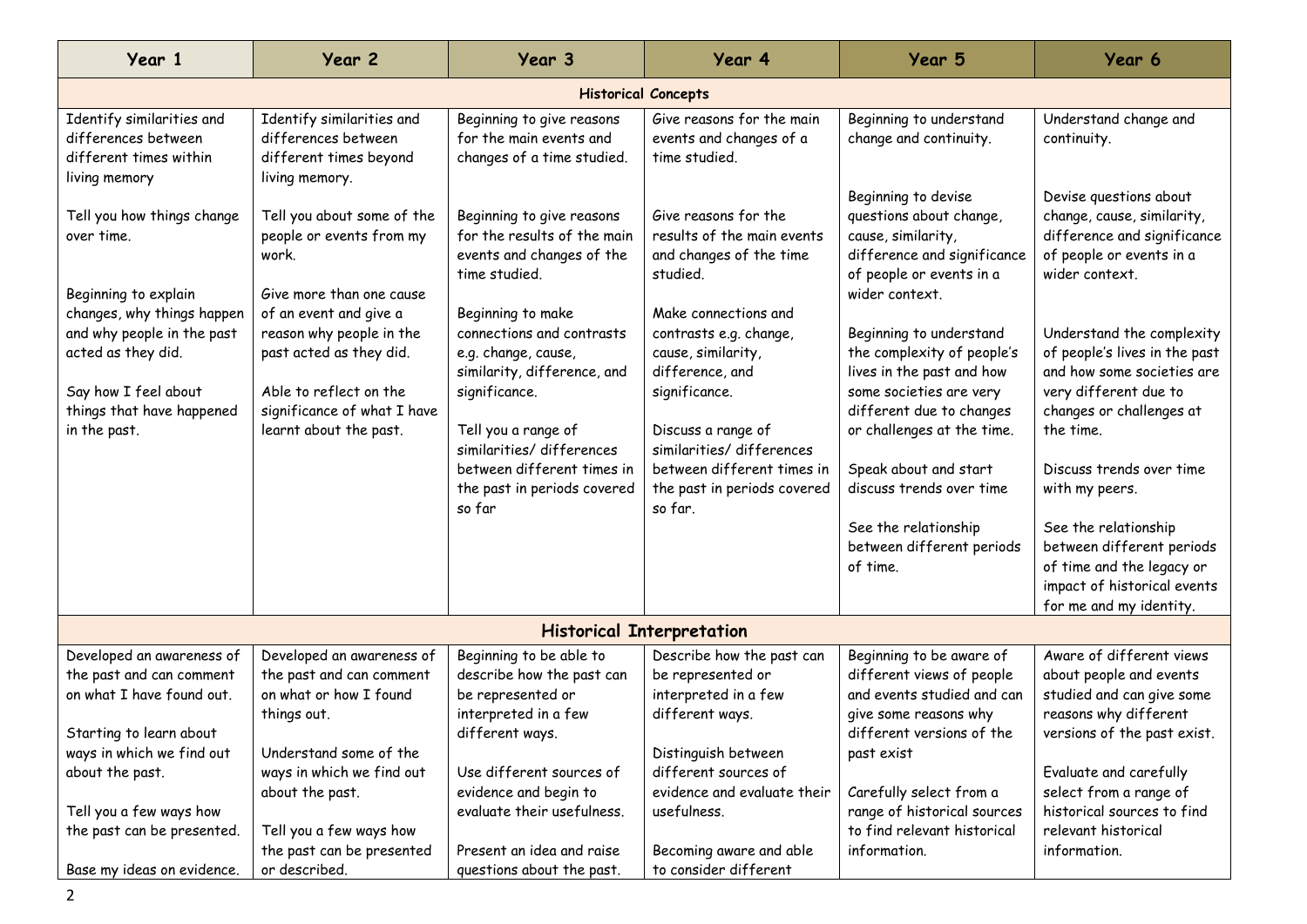| Year 1                                                                                                                                                                                                     | Year 2                                                                                                                                                                          | Year 3                                                                                                      | Year 4                                                                                                   | Year 5                                                                                                                         | Year 6                                                                                                              |  |
|------------------------------------------------------------------------------------------------------------------------------------------------------------------------------------------------------------|---------------------------------------------------------------------------------------------------------------------------------------------------------------------------------|-------------------------------------------------------------------------------------------------------------|----------------------------------------------------------------------------------------------------------|--------------------------------------------------------------------------------------------------------------------------------|---------------------------------------------------------------------------------------------------------------------|--|
| Beginning to present an<br>idea and can ask questions<br>about the past                                                                                                                                    | Understand the<br>importance of basing my<br>ideas on evidence.                                                                                                                 |                                                                                                             | viewpoints about the past.                                                                               | Beginning to consider<br>different viewpoints or<br>think about possible bias<br>or anachronism.                               | Consider different<br>viewpoints or think about<br>possible bias or<br>anachronism.                                 |  |
|                                                                                                                                                                                                            | Developing the skills of<br>presenting an idea and<br>raising questions about the<br>past.                                                                                      |                                                                                                             |                                                                                                          |                                                                                                                                |                                                                                                                     |  |
| <b>Historical Enquiry</b>                                                                                                                                                                                  |                                                                                                                                                                                 |                                                                                                             |                                                                                                          |                                                                                                                                |                                                                                                                     |  |
| Beginning to be able to<br>analyse artefacts and ask<br>questions about them.                                                                                                                              | Analyse artefacts and ask<br>questions about them.                                                                                                                              | Beginning to be able to<br>answer and sometimes<br>devise my own historically<br>valid questions.           | Answer and sometimes<br>devise my own historically<br>valid questions.                                   | Starting to judge the value<br>of sources and identify<br>those that are useful for<br>answering a question.                   | Judge the value of sources<br>and identify those that are<br>useful for answering a<br>question.                    |  |
| Starting to consider how<br>to find out the answers to<br>my questions.                                                                                                                                    | Starting to consider how I<br>might find out the answers<br>to my questions.                                                                                                    | Beginning to use one or<br>more sources of<br>information to help me<br>answer questions about the<br>past. | Use one or more sources<br>of information to help me<br>answer questions about the<br>past in sentences. | Beginning to evaluate a<br>range of historical sources<br>I make perceptive<br>deductions about the<br>reliability of sources. | Evaluate a range of<br>historical sources and<br>make perceptive<br>deductions about the<br>reliability of sources. |  |
| Beginning to develop skills<br>to study history through<br>questioning and<br>investigating.                                                                                                               | Developing skills to study<br>history by hypothesising,<br>questioning and<br>investigating.                                                                                    |                                                                                                             |                                                                                                          | Understand how our<br>knowledge of the past is<br>constructed from a range<br>of sources and can select                        | Know how our knowledge of<br>the past is constructed<br>from a range of sources                                     |  |
| Beginning to be able to<br>choose and use parts of<br>stories and other sources<br>of information to show I<br>know and understand key<br>features of events or<br>people's lives which I have<br>studied. | Choose and use parts of<br>stories and other sources<br>of information to show I<br>know and understand key<br>features of events or<br>people's lives which I have<br>studied. |                                                                                                             |                                                                                                          | and organise relevant<br>historical information from<br>a range of historical<br>sources.                                      | Selects and organises<br>relevant historical<br>information from a range<br>of historical sources.                  |  |